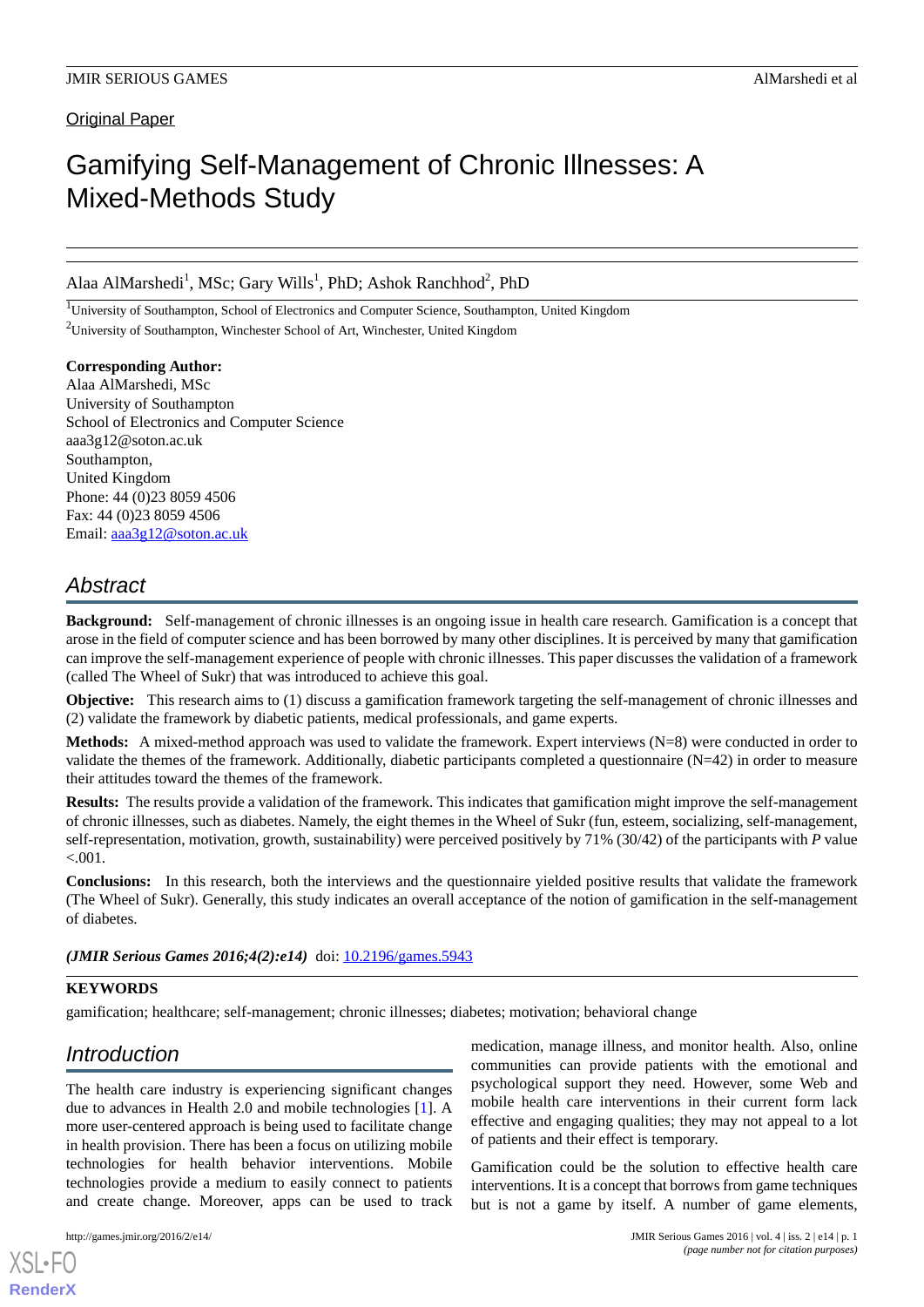including badges, levels, leader boards, and progress bars are used in gamification [[2\]](#page-8-1). The principles of engagement, reward, and incentive are incorporated in certain tasks to encourage changes in behavior or motivate users to learn new skills [[3\]](#page-8-2). Gamification employs the innate urge for recognition and instant positive feedback as a way to promote change in behavior and drive user engagement. Moreover, rewards typically leave people feeling happy [\[4](#page-8-3)].

Gamification can be thought of as a motivational tool [[5\]](#page-8-4). Generally, motivation can occur in many ways to achieve goals, satisfy personal needs, fulfill leader expectations, and gain rewards or incentives [\[6](#page-8-5)]. The health care community is now realizing the power of gamification on motivation [\[7](#page-8-6)[-10](#page-8-7)]. Thus, some gamification features have been incorporated in a number of health and fitness apps  $[11,12]$  $[11,12]$  $[11,12]$  $[11,12]$ . SuperBetter is one of the successful examples of gamification. It is a tool for self-improvement that provides users with an engaging and interactive experiment to help them reach their health goals [[13\]](#page-8-10). Gamification has been also incorporated in some self-management apps for diabetic patients such as MySugr [[14\]](#page-8-11). MySugr helps users track their blood glucose levels along with other relevant data such as their carbohydrate intake and medication. The app also allows users to keep a photo diary of their meals. Furthermore, it rewards users who are committed to logging their information. However, the app is limited by geographical location as it is available only to users in the United States and Europe. However, the gamified apps for self-management do not follow a specific framework or guideline, and there has been relatively little research on the use of gamification in self-management and adherence to medication.

Chronic illnesses such as diabetes could benefit from the use of gamification [[15\]](#page-8-12). Diabetes is considered the "disease of the 21st century," and the most common chronic illness in the world [[16](#page-8-13)]. Encouraging adherence to medication and self-management is crucial for the health of a diabetic person. Having diabetes requires a great deal of self-care, such as taking medication, keeping track of food intake, and exercising. It requires self-management skills that are vital in preventing the complications associated with the disease and maintaining a healthy life [\[17](#page-8-14)]. This includes the ability to deal with diabetes requirements such as lifestyle changes, medication, and physical and social consequences. Mobile apps can help patients self-manage in a more efficient manner [\[18](#page-8-15)].

Gamification has the potential to positively influence patients with chronic illnesses in adhering to medication and self-managing more effectively [\[15](#page-8-12),[19\]](#page-9-0). It can make the tedious and repetitive tasks of managing a chronic illness such as diabetes rewarding and more engaging [[12\]](#page-8-9). Moreover, it can lead to an increase in the adoption of digital health care services, which is generally slow, often because such services are poorly designed and do not meet user needs [\[20](#page-9-1)]. In a recent study, 75% of participants showed interest in using digital health

services, especially if they provide assistance with routine health tasks [[20\]](#page-9-1). However, the sole reliance on points and badges could damage the longevity effect of gamification and thus diminish the purpose of gamification in the first place. While points and badges are a part of gamification, there are other crucial game techniques that need to be considered. Therefore, to benefit from all the advantages of gamification, one needs to understand the environment to which it is applied, so specific gamification techniques can be tailored and applied to this specific environment.

To address this, we introduced a framework named the Wheel of Sukr [[21\]](#page-9-2). To our knowledge, this is the first framework that targets the use of gamification in the self-management of chronic illnesses (more details of the design rationale are found in [[21\]](#page-9-2)). It combines game elements, self-management practices, and behavioral change methods to provide effective and better self-management systems that reinforce healthier behavior. The framework addresses the issues of engagement and effectiveness of self-management applications. It also turns the self-management "tasks" into fun and rewarding activities.

The Wheel of Sukr ([Figure 1](#page-2-0)) contains 28 elements organized under eight different themes:

1. Self-management [\[22](#page-9-3),[23\]](#page-9-4): Basic elements needed to self-monitor blood glucose, including tracking measures of blood glucose, insulin, food intake, and other related information; getting feedback based on the entries; and being notified when blood glucose measures fluctuate.

2. Socializing [\[24](#page-9-5),[25\]](#page-9-6): Being part of a group of people that shares the same situation, which offers social and emotional support and adds to the value of rewards.

3. Self-representation [[26](#page-9-7)[,27](#page-9-8)]: Tailoring the experience to the user to create a bond with the user, thus, increasing engagement and resulting in a meaningful experience.

4. Fun [\[2](#page-8-1)[,28](#page-9-9)]: Creating a game-like experience.

5. Esteem [\[29](#page-9-10),[30\]](#page-9-11): Satisfying the fourth level of Maslow's Hierarchy of Needs, thus, catering to the psychological side of managing diabetes.

6. Motivation [\[31](#page-9-12)]: Appealing to the desire to do things.

7. Sustainability [\[27](#page-9-8)[,32](#page-9-13)]: Maintaining the same level of engagement to sustain the desired effect.

8. Growth [[33\]](#page-9-14): Creating a fruitful experience for the user, where gamification in a social and psychological context can result in personal growth in terms of managing diabetes, learning new healthy habits, and understanding the disease better.

In this paper, we present a validation of the Wheel of Sukr framework using a mixed-method approach that includes interviewing experts in the fields of medical practice, psychology, and gamification, as well as a questionnaire for patients with diabetes in Saudi Arabia.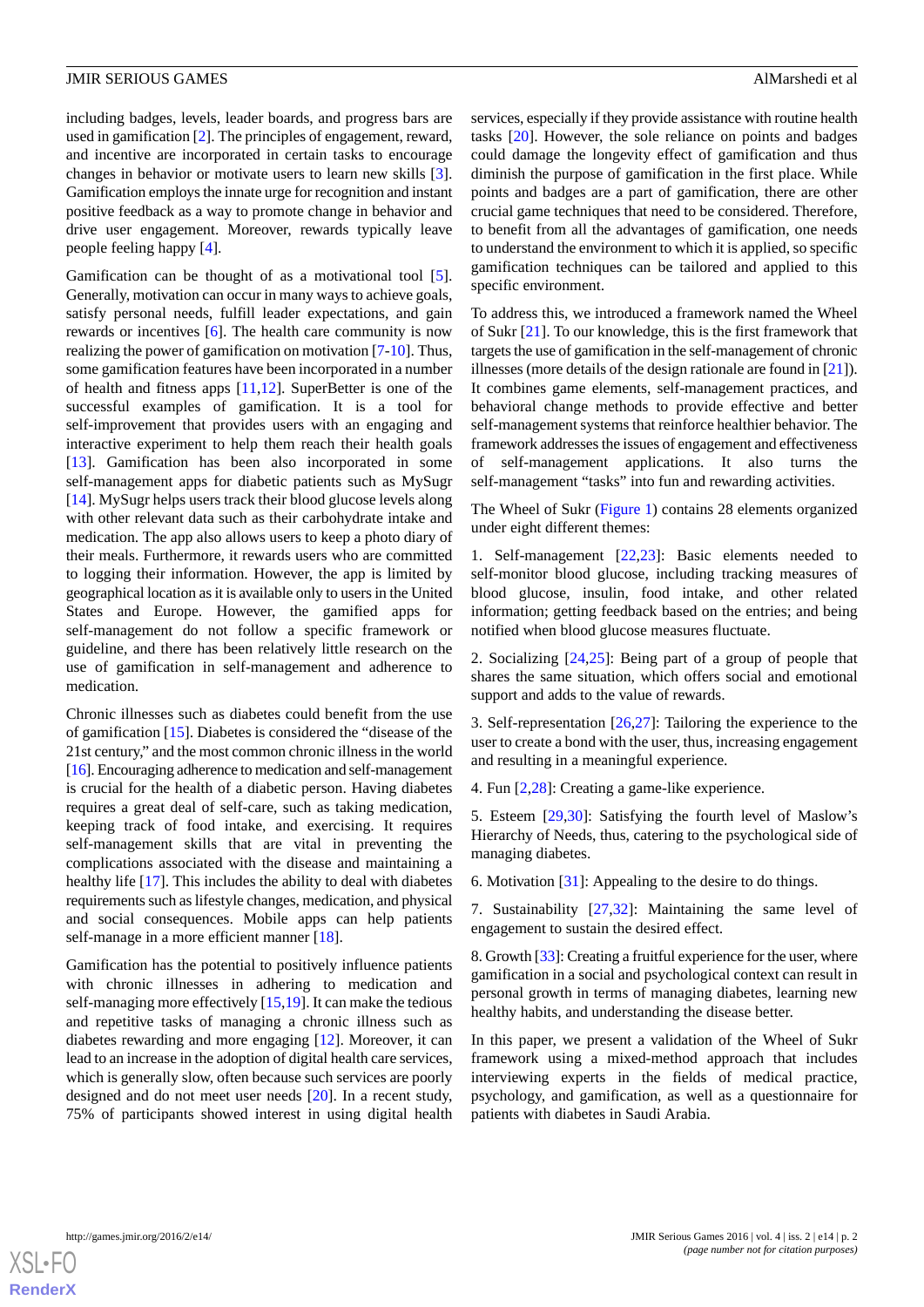<span id="page-2-0"></span>**Figure 1.** The Wheel of Sukr.



# *Methods*

A mixed-method approach was chosen for validating the framework. In particular, we used expert interviews and patient questionnaires. The interviews were conducted with a group of diabetes doctors and educators, psychiatrists and psychologists, and game experts. The questionnaire was answered by diabetic individuals from Saudi Arabia.

<span id="page-2-1"></span>Ethical approvals for both studies were obtained from the Ethics Committee at the university of Southampton prior to conducting the interviews and questionnaires (reference numbers: 14208 and 15296).

# **Expert Interviews**

The interviews were conducted with diabetes doctors, psychologists and psychiatrists, and game experts. The doctors, psychologists, and psychiatrists were selected from public and private hospitals in Riyadh, Saudi Arabia. Those experts were chosen based on their experience with the diabetic community in Saudi Arabia and their expertise in this area. Finally, the game experts were selected from the University of Southampton. The overall total number of experts was eight ([Table 1](#page-2-1)), and no more expert interviews were required since the data from the interviews approached a saturation level.

| Table 1. Interview experts. |  |
|-----------------------------|--|
|                             |  |

| Expert                          | Expert #                 |
|---------------------------------|--------------------------|
| Diabetic doctors                | Experts $#1, #3, #4, #8$ |
| Psychologists and psychiatrists | Experts $#2, #5$         |
| Game experts                    | Experts $#6, #7$         |

A thematic analysis approach was used in the analysis of the interviews. The interviews were coded with tags that represent the eight themes of the Wheel of Sukr: self-management, self-representation, fun, growth, sustainability, motivation, esteem, and socializing. After that, the interviews were analyzed based on the coded tags and in relation to the research question and literature.

#### **Questionnaire**

The questionnaire consisted of two parts: multiple-choice questions and Likert-scale questions, which had five choices (strongly agree, agree, neutral, disagree, and strongly disagree), each weighted from 5 to 1 respectively. The multiple-choice questions were asked in order to gather information from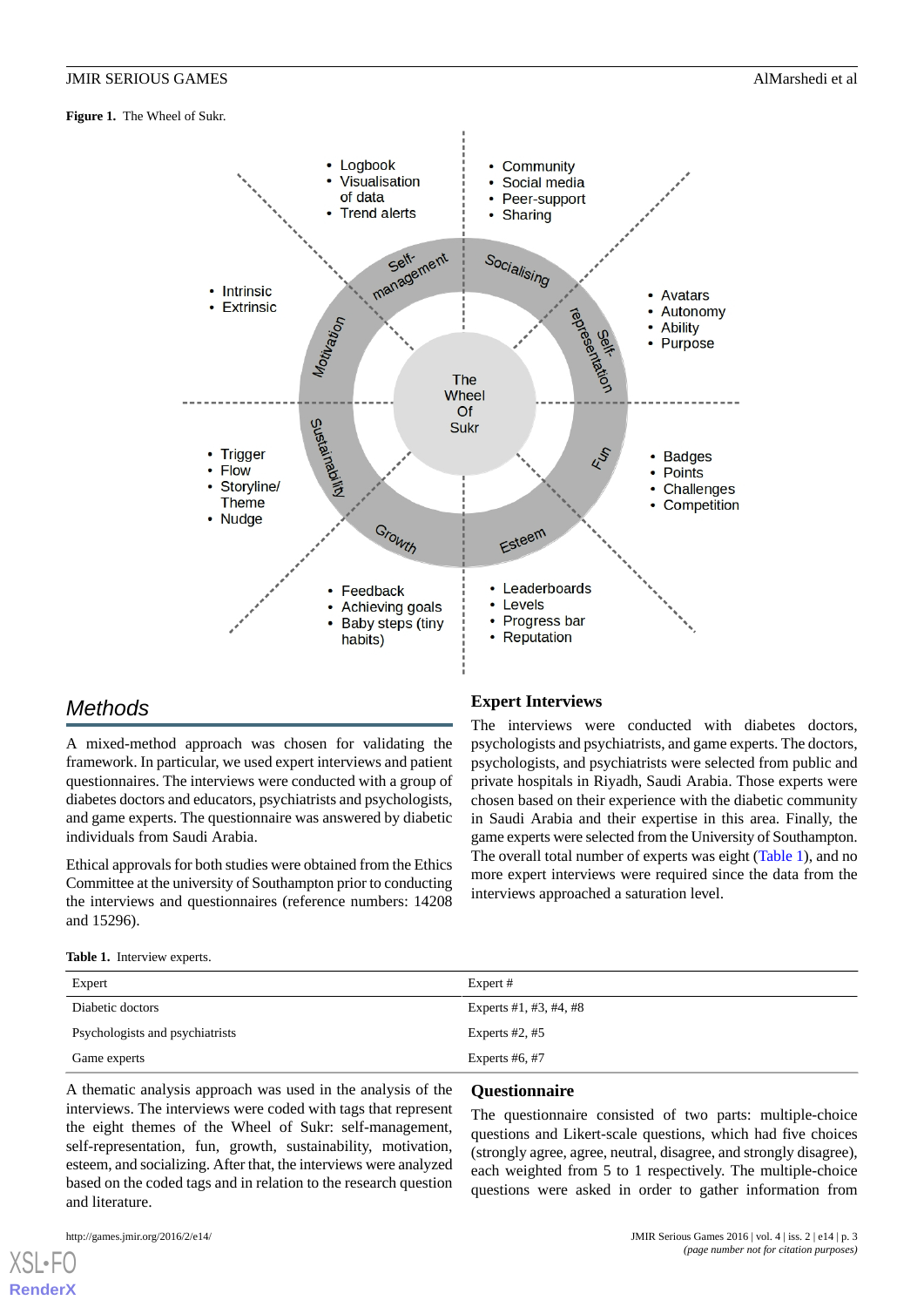participants about demographics and self-management habits. The multiple-choice part of the questionnaire is where the inclusion and exclusion criteria are specified. In particular, the target population is diabetics ranging in age from 18 and 40. The second part of the questionnaire was used to measure the attitude of the participants toward the framework themes. In particular, the questions were designed to capture the overall idea of the framework and its themes instead of focusing on the technical concepts of the elements. This is because gamification may not be a familiar topic to most participants.

The target audience of the questionnaire is diabetics in Saudi Arabia, where diabetes is wide spread (3.4 million in 2015) and has a high prevalence [[34](#page-9-15)[,35](#page-9-16)]. Saudi Arabia is one of the top 10 countries for number of children with type 1 diabetes—it has 16,200 children 15 years old and younger in 2015, which is a quarter of the region's total of 60,700 patients [[34\]](#page-9-15).

The sample contains 42 participants. The questionnaire was sent to a number of diabetes accounts on Twitter and Facebook, and participants were asked to answer and share it with other diabetics.

The Likert-scale part of the questionnaire was analyzed using Excel and Mathematica. A normality test was conducted and showed that the data do not follow a normal distribution. Therefore, a non-parametric test was used, specifically the Mann-Whitney test (1-tailed). The reference median (median of the weights) was 3, and the alpha level was specified to alpha=.05. The following hypotheses were used to test the framework themes:

- H<sub>0</sub> (null hypothesis): median  $\leq 3$
- $H_1$  (alternative hypothesis): median 3

To reject the null hypothesis, the *P* value must be  $P \le 0.05$ . Since the questionnaire contains 34 questions, the Bonferroni correction was used [[36\]](#page-9-17). Specifically, alpha is corrected to be .05/34=.0014705. Hence, the *P* value for each question should be less or equal to the new corrected value for the null hypothesis to be rejected. However, it is worth mentioning that the Bonferroni correction can be too conservative.

To ensure the clarity and validity of the questionnaire, we conducted a pilot study in which the questionnaire was given to a number of researchers for feedback. Moreover, the questions were placed randomly (not according to the themes), and a few questions were repeated in different places to ensure validity of the answers. Finally, Cronbach alpha was applied to check the internal consistency of the questionnaire.

# **Sample**

The snowball method was used to select the sample for the patients' questionnaire. Prior to the distribution of the questionnaire, the sample size was estimated using the program G\*power, setting alpha=.05,  $\beta$ =0.2, and effect size *d*=0.8 [[37\]](#page-9-18). Based on this, the minimum sample size is 15. However, after distributing the questionnaire, 42 patients participated in the study, which is larger than the minimum sample size but also meets the practical application of the central limit theorem, to represent the mean of the population.

# *Results*

This section is divided into two subsections. The first presents the findings of the expert interviews and the second presents the results of the questionnaire.

# **Expert Interview Findings**

The diabetes doctors and educators provided valuable information based on their immediate experience with diabetics in Saudi Arabia. Similarly, psychologists and psychiatrists provided insight into the psychological issues that diabetics face in Saudi Arabia that can affect their self-management. As for game experts, their input was specifically focused on the elements derived from gamification/game literature. The overall findings of the interviews provided the validation of the Wheel of Sukr.

# *Fun*

The idea of creating an enjoyable experience for diabetic patients was strongly welcomed by experts. Expert #3 said, "Naturally people like to be rewarded. Thus, if this is applied to the self-management of diabetes, it would be very effective." Moreover, Expert #3 added "it will change the view and the experience of self-management of diabetes for the patient." Expert #5 also agreed, saying, "positive reward is enjoyable in whichever form it comes. This will help patients' self-esteem." Furthermore, Expert #8 who regularly participates in events for diabetic patients said, "using games, competition, and fun events has shown a positive effect on diabetic patients." This suggests that creating a game-like experience that entertains the users could be a relevant part to improving the self-management process.

# *Socializing*

The ability to share the same experiences and concerns with other diabetics can offer the social and emotional support that a diabetic patient needs. Moreover, it creates a good environment for gamification where the existence of a social community adds to the value of rewards. As Expert #2 pointed out: "In today's world, the effects of social media on young and early adolescents is very big. In fact, it could leave a stronger impact on the patient than that of the doctor." Therefore, the social and community aspect of the framework can be essential in providing support for diabetics and tying in all the other themes of the framework.

# *Esteem*

Experts agreed that diabetes has a stigma in Saudi Arabia. The parents and family of diabetic individuals enforce this by being overprotective of their diabetic children. This affects their self-management, as Expert #8 stated, "how the patient feels about diabetes has a great effect on their self-management." Therefore, creating competitions between peers and adding leaderboards, levels, and showing progress bars in a self-management tool could be essential in boosting users' self-esteem. This might fulfill the need for recognition and instant positive feedback in human nature. This could result in positive change in behavior regarding the self-management of diabetes.

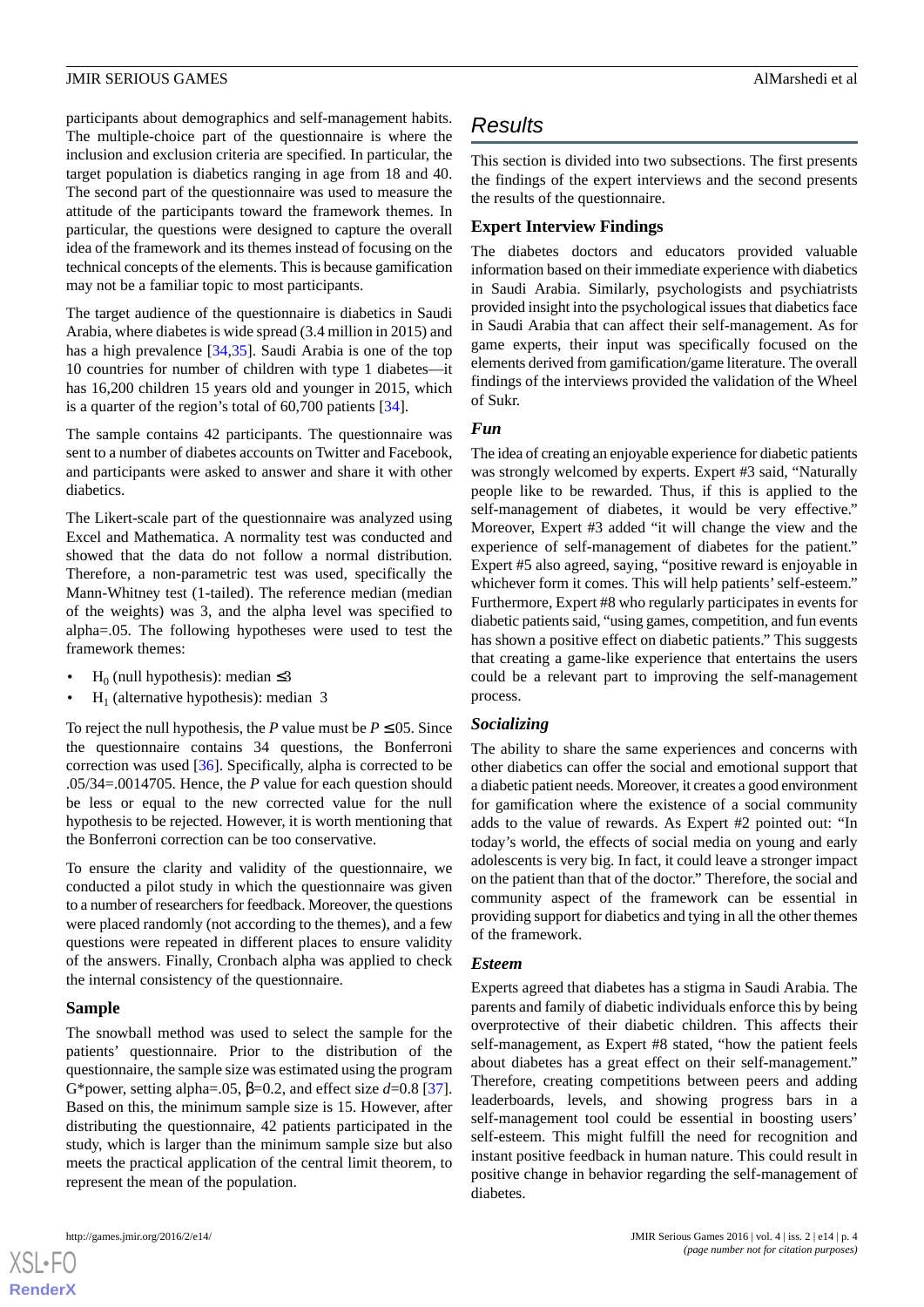#### *Self-Management*

According to some experts, some diabetics feel stigmatized and may be shy in dealing with their condition when they are participating in social activities. In turn, this could prevent them from maintaining their daily self-management routines, for example, missing taking blood glucose test results. However, the majority of experts (especially psychiatrists) argued that some families play a negative role, which prevents diabetic patients from self-managing diabetes properly. This was supported by Expert #3 who said, "The stigma on diabetes in Saudi Arabia affects the ability of some patients to perform the daily self-management activities in public or around other people." Therefore, a gamified self-management tool could enable patients to self-manage with ease and confidence and without embarrassment or delay. The framework themes collectively could achieve this.

#### *Motivation*

The majority of experts agreed that many diabetic patients lack motivation in terms of self-management. Therefore, a gamified self-management tool should take this into consideration. This is why motivation is a significant part of the framework. The diabetes doctors highlighted that there is a lack of motivation in following the right procedures for self-management and caring for oneself among some patients. Both Experts #1 and #3 said that some patients are not motivated to learn about their illness and learn self-management skills. This could be also relevant to the "growth" theme (discussed later) in which feedback and progress are essential. Expert #4 expressed that game elements and rewards could be the solution to the lack of motivation, which supports the "fun" theme discussed earlier.

#### *Growth*

The experts agreed that elements of the growth theme such as Feedback are essential to the self-management of diabetes. As mentioned in previous elements, there is a lack of motivation in self-management and a lack of consistency. Therefore, the growth theme is a vital part of the framework, and applying all the themes combined may help in creating new habits in self-management of diabetes and creating consistency.

# *Self-Representation*

Some patients might feel that they are being blamed for not taking care of their condition, for example, if their blood glucose was higher or lower than normal. However, if the patients were

in an environment where they are encouraged by other peers, this could help them improve their self-managing skills. Similarly, adolescents might be reluctant to take their doctors' instructions responsibly, possibly because it could undermine their independence, as suggested by Expert #2. This is reinforced by the opinion of Expert #6: "If the user has a sense of control of what they are doing, they will feel that things are not imposed on them and they are the actors." Therefore, a gamified self-management app should provide an environment for diabetic patients where they feel represented and in control. Additionally, the environment should allow them to pursue and achieve their goals regarding self-managing diabetes.

# *Sustainability*

Sustainability is essential to the success of any gamification app. Additionally, maintaining the same level of engagement can result in a positive change in behavior in self-management of diabetes. Experts agreed that the use of triggers and nudge theory, which are the elements of sustainability theme, might direct users into the desired behavior for self-management.

In general, the interview results showed a consensus on the importance of the framework's themes in self-management of Saudi diabetics. In fact, Expert #2 said that the information presented in the framework is enough to start a successful project for the self-management of diabetes. The expert continued to highlight that the first implementation of the framework in a system would show any shortcomings. Next, the system would be enhanced based on user feedback. Moreover, Expert #4 pointed out the importance of such projects for the diabetic people in Saudi, especially because of the conservative nature of the community. Thus, a gamified online system could help immensely in motivating diabetics and keeping their privacy. Additionally, Expert #5 pointed out that using game elements is great for adolescence and young users. The expert continued to highlight that, in Saudi Arabia, there are many young diabetics with overprotective parents (due to their illness). Thus, using gamification and providing them with an enjoyable experience of self-management is important.

# **Questionnaire Results**

#### *Summary*

[Table 2](#page-5-0) shows the results of Part 1 of the questionnaire, which contained multiple-choice questions on demographical questions and habits related to their self-management.

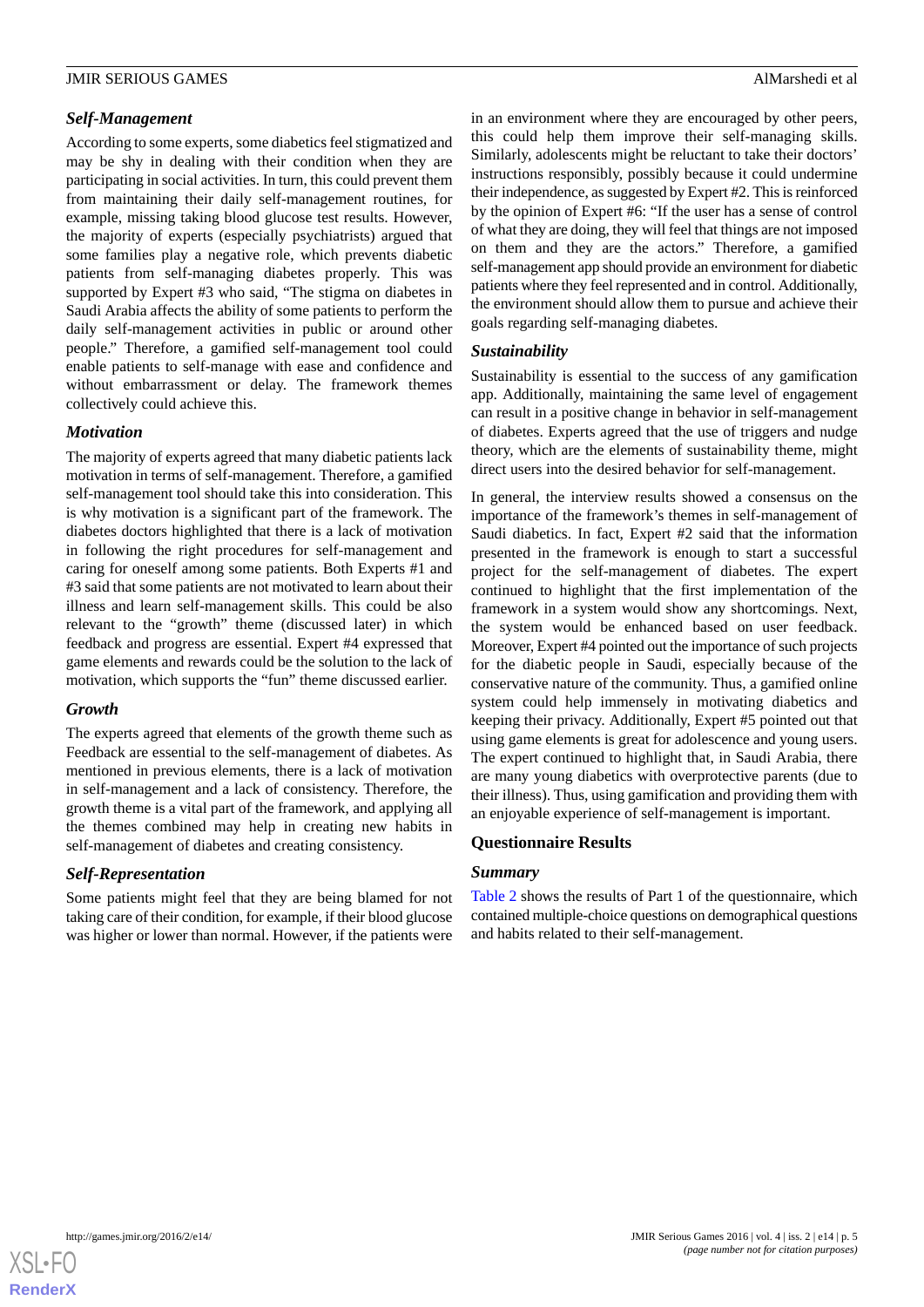#### JMIR SERIOUS GAMES Almarshedi et al. Almarshedi et al. Almarshedi et al.

<span id="page-5-0"></span>**Table 2.** Data from Part 1 of the questionnaire.

| Question/answer choice                                    |       |  |  |  |
|-----------------------------------------------------------|-------|--|--|--|
| Age group, years                                          |       |  |  |  |
| 18-20                                                     | 21.43 |  |  |  |
| $21 - 25$                                                 | 30.95 |  |  |  |
| $26 - 30$                                                 | 11.90 |  |  |  |
| $31 - 35$                                                 | 14.29 |  |  |  |
| 36-40                                                     | 21.43 |  |  |  |
| Gender                                                    |       |  |  |  |
| Female                                                    | 76.19 |  |  |  |
| Male                                                      | 23.81 |  |  |  |
| When were you diagnosed with diabetes?                    |       |  |  |  |
| 0-1 years                                                 | 14.29 |  |  |  |
| 2-4 years                                                 | 26.19 |  |  |  |
| 5-8 years                                                 | 14.29 |  |  |  |
| $9+ years$                                                | 45.24 |  |  |  |
| Do you have friends with diabetes?                        |       |  |  |  |
| Yes                                                       | 71.43 |  |  |  |
| No                                                        | 28.57 |  |  |  |
| Do you keep a log of all your daily test results?         |       |  |  |  |
| Yes                                                       | 40.48 |  |  |  |
| $\rm No$                                                  | 59.52 |  |  |  |
| How do you log your daily test results?                   |       |  |  |  |
| Manually (using a pen and paper)                          | 66.67 |  |  |  |
| Electronically (using mobile apps, computer systems, etc) | 33.33 |  |  |  |

<span id="page-5-1"></span>[Table 3](#page-5-1) shows the results of the second part of the questionnaire, which contained Likert-scale questions on the themes of the framework. Each theme was associated with a number of questions to measure the attitude towards the theme (see [Multimedia Appendix 1](#page-8-16)). For example, the fun theme has 5 questions related to it. The frequencies for each Likert-scale

item (eg, strongly agree) were averaged. This result is shown in the first column in [Table 3](#page-5-1) (39.05%). In addition, the sum of the "strongly agree" and "agree" answers is shown in the "sum" column (75.71%). Similarly, the sum of the "disagree" and "strongly disagree" is shown. The same procedure was done for all the questions.

**Table 3.** Frequency table (results as percentages).

|                     | Strongly agree | Agree | Sum   | Neutral | Disagree | Strongly disagree | Sum   |        |
|---------------------|----------------|-------|-------|---------|----------|-------------------|-------|--------|
| Fun                 | 39.05          | 36.67 | 75.71 | 19.52   | 3.81     | 0.95              | 4.76  | 100.00 |
| Social              | 33.86          | 34.13 | 67.99 | 18.78   | 11.64    | 1.59              | 13.23 | 100.00 |
| Esteem              | 34.92          | 44.44 | 79.37 | 11.11   | 8.73     | 0.79              | 9.52  | 100.00 |
| Self-management     | 23.81          | 48.81 | 72.62 | 13.10   | 11.90    | 2.38              | 14.29 | 100.00 |
| Motivation          | 38.89          | 38.10 | 76.98 | 11.90   | 8.73     | 2.38              | 11.11 | 100.00 |
| Growth              | 43.33          | 44.76 | 88.10 | 8.57    | 2.86     | 0.48              | 3.33  | 100.00 |
| Self-representation | 19.05          | 23.81 | 42.86 | 36.51   | 19.05    | 1.59              | 20.63 | 100.00 |
| Sustainability      | 27.38          | 41.07 | 68.45 | 20.83   | 10.71    | 0.00              | 10.71 | 100.00 |

It is worth mentioning that the Cronbach alpha test was applied to the questionnaire, and the result was 0.91, which indicates an internal consistency of the questionnaire.

#### *Fun*

Overall, when we average the frequencies of the answers to each Likert item, we find that 76% (32/42) responded by strongly agree or agree, 19% (8/42) were neutral, and 5% (2/42)

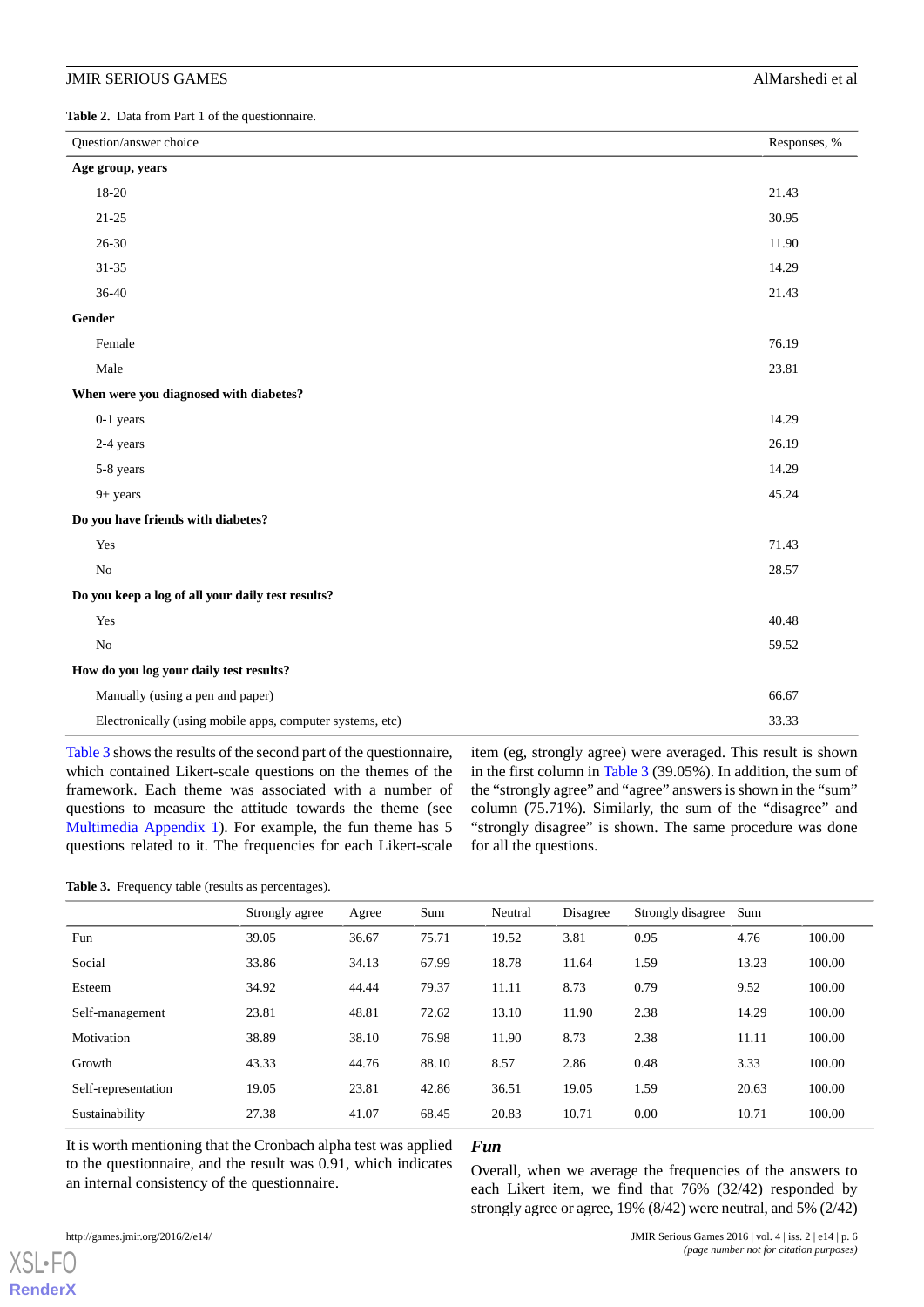strongly disagreed or disagreed. This suggests that the majority of the participants support the importance of the fun theme, since it helps them overcome boredom from the repetitive tasks and provides entertainment and encouragement. It also gives them the opportunity to be appreciated for their efforts in self-management and the opportunity to positively compete with one another.

#### *Socializing*

Following the same procedure as described in the fun theme, 68% (28/42) of the participants answered with strongly agree or agree, 19% (8/42) were neutral, and 13% (5/42) supported strongly disagree or disagree. This suggests that diabetics like sharing their positive results with one another and establishing new friendships with their peers. This could help them cope and live positively with their condition.

#### *Esteem*

The results of the averaged frequencies of the answers to the Likert scale are as follows: 79% (33/42) strongly agreed or agreed, 11% (5/42) were neutral, and 4/42 (9%) strongly disagreed or disagreed. Clearly, the majority of the participants supported this theme. It is worth recalling that the esteem theme includes progress bars, leaderboards, and reputation. So, by enabling the patients to see each other's scores and progress, they will be encouraged to self-manage. More importantly, the patients will have the chance to support and encourage each other.

#### *Self-Management*

Nearly three-quarters (73%, 31/42) of participants strongly agreed or agreed, 13% (5/42) were neutral, and 14% (6/42) strongly disagreed or disagreed. In particular, the majority of participants see that that a self-management system should provide information, tips, and notification. Moreover, when participant were asked about question 18, "I only record my tests to show them to my doctor" (without the conservative Bonferroni correction), 57% (24/42) agreed or strongly agreed with this statement, which could signify a need for developing better self-management habits.

# *Motivation*

Over three-quarters (76%, 32/42) of participants strongly agreed or agreed, 12% (5/42) were neutral, and 12% (5/42) strongly disagreed or disagreed. The participants supported the relevance of the motivation theme. The result indicates that the participants recognize their role in managing their condition, and they are keen to keep their illness in control.

#### *Growth*

A majority (88%, 37/42) of participants agreed or strongly agreed, while 3% (1/42) answered disagree or strongly disagree. This theme received much support from the participants. Recall that the growth theme combines feedback, achieving goals, and tiny habits. The participants agreed that receiving feedback regarding inputs (glucose levels, food intake, etc) is important since this enables them to self-manage their condition.

# *Self-Representation*

Fewer than half (43%, 18/42) of participants agreed and strongly agreed, 36% (15/42) were neutral, and 21% (9/42) disagreed or strongly disagreed. If we consider question 27 (It is important to me to keep an eye on my health through improving my self-management skills) only, then 55% (23/42) agreed or strongly agreed, while 14% (6/42) disagreed. This indicates that online self-representation is important to a significant number of the participants, which suggests that the self-representation theme is indeed relevant.

# *Sustainability*

The results showed that 68% (28/42) agreed or strongly agreed, 21% (9/42) were neutral, and 11% (5/42) disagreed or strongly disagreed. A considerably large number of participants agreed that self-management apps should be regularly updated. These updates should keep them encouraged to keep using the app, for instance, by adding more levels or challenges that keep the patients motivated to use the app and therefore continue self-managing their condition in a sustainable manner.

# *Discussion*

# **Principal Considerations**

Gamification has been receiving a great deal of attention in the health care field. It has been pointed out that there is a lack of professional criteria or guidelines to help developers in creating effective apps utilizing gamification and behavioral change theories [\[11](#page-8-8)]. This paper presents a validated framework for gamifying the self-management of chronic illnesses to fill a gap in the literature. The validation was carried out by a mixed-method approach, which included expert interviews as well as patient questionnaires. The findings of the interviews and results of the questionnaires support the idea of incorporating gamification in the self-management process of diabetes. Both experts and patients agreed that utilizing the combined themes of the Wheel of Sukr to create a gamified self-management tool might help achieve effective self-management and behavioral change. To our knowledge, the Wheel of Sukr is the first of its kind.

Self-management of chronic illnesses, especially in diabetes, can be turned into an engaging and enjoyable experience by the use of gamification. The results of this study support this notion and indicate that both experts and diabetic patients recognize the potential of gamification in improving self-management of diabetes significantly. In particular, experts highlighted the importance of rewards, competition, and other fun elements in creating an enjoyable and rewarding experience that could lead to positive behavioral change. This, in turn, is reinforced by the findings from the patient questionnaire as shown in the Results section.

Diabetes is a lonely illness and diabetics are more prone to depression [\[38](#page-9-19)]. As stated in the Introduction, being part of an online community can provide patients with the emotional and psychological support they need. This is confirmed by the results of the interviews and the questionnaire. In particular, experts emphasized the positive impact of social media and peer support on patients. Additionally, the results of the questionnaire indicate

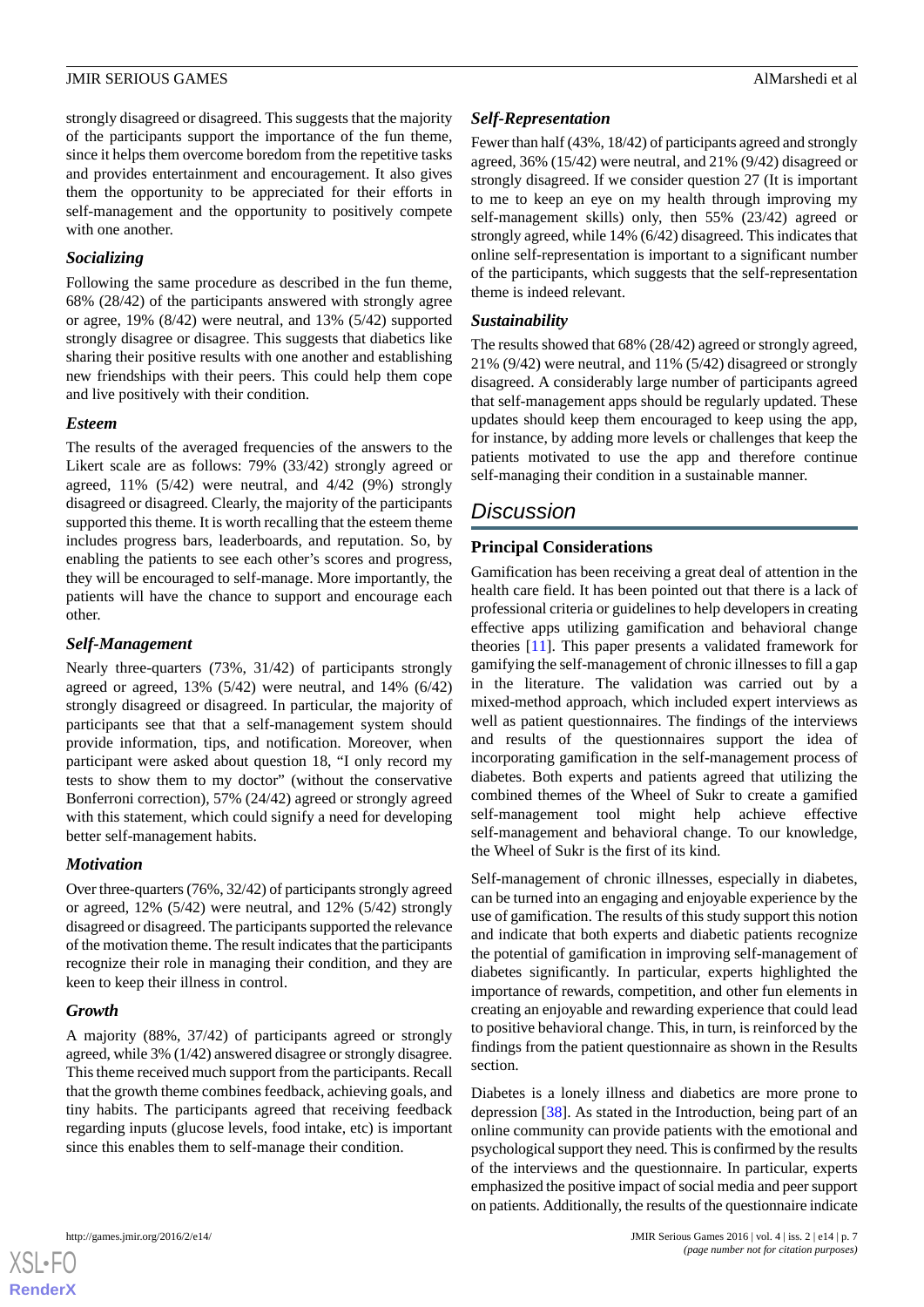that patients would like to share positive results with their peers and establish friendships with them. This can help them overcome any negative feelings they might encounter. Furthermore, the community aspect of a gamified self-management tool could enhance the value of rewards and other elements of the framework.

Moreover, the results support the notion that creating a fun and enjoyable experience for diabetic patients could help their self-esteem. In particular, the interviews indicate that patient's self-esteem has an effect on self-management, as one expert stated, "how the patient feels about diabetes has a great effect on their self-management". Moreover, the use of leaderboards and creating friendly competition between peers could help in boosting users'self-esteem. The esteem theme and its elements are also supported by the majority of participants in the questionnaire. This is because it enables them to track their progress and compare it to others. Also, it could trigger positive competition between peers in a friendly, non-judgmental environment.

In 2013, a study [[39\]](#page-9-20) pointed out that 73% of diabetics do not document their daily glucose tests. Our results are in line with those results since, in general, patients admitted that they only record their test results for their doctors to see. This could be because they are not aware of the importance of self-management or find the self-management process mundane. The results of both the interviews and the questionnaires suggest that a gamified self-management system might help them document daily. Therefore, gamification in self-management is expected to make the self-management experience less mundane.

Furthermore, the results show that patients are willing to learn more about their condition and manage themselves better. However, this could be prevented by the shortage of well-constructed self-management tools (especially in Saudi Arabia where the patients are from). This is supported by the findings of the expert interviews that indicated that many patients are not motivated to learn or self-manage. Gamifying self-management could increase patients'motivation. Yet, many existing gamified applications and services focus only on extrinsic motivation [[40\]](#page-9-21). However, it is known that extrinsic motivation solely does not create a sustainable gamification affect [\[41](#page-9-22)]. The Wheel of Sukr considers both types of motivation (intrinsic and extrinsic). This allows it to address some of the issues raised by the experts and enables it to satisfy the patients' expectations.

Providing real-time feedback that is meaningful and relevant to users is an essential part of gamification [\[21](#page-9-2)]. The feedback can come in many forms including rewards and graphs of blood tests. The latter will help users learn more about their condition and recognize patterns. This is supported by the majority of participants in the questionnaire who mentioned that they would like to receive feedback regarding their self-managing progress and be notified when their blood glucose fluctuates. Additionally, the importance of being represented and being autonomous were highlighted by the results of the expert interviews. Participants in the questionnaire also supported this.

Many of them stressed that they would like their virtual accounts to reflect their personality, which is an integral part of the Wheel of Sukr.

The correlation between gamification and health behavior theories has been discussed  $[11]$  $[11]$ . It was mentioned that even though gamification apps for health and fitness do use motivation from the health behavior theory, the use of capacity or triggers is ignored. Patients mentioned the importance of keeping apps updated to sustain their interest in using them. They also noted the need to be encouraged to keep recording daily. This can be done through using triggers, which are an essential part of the framework. Moreover, patients stated that they enjoy being challenged at a level that suits their abilities. The Wheel of Sukr framework answers this by considering the user's ability and employing triggers.

It is worth mentioning that using the mixed-method design provided a clear image of the issue [[42\]](#page-9-23). It created a balance between the weaknesses of qualitative (interviews) and quantitative (questionnaire) methods [[42\]](#page-9-23), which allows for a well-rounded representation [\[43](#page-9-24)]. Moreover, the data were collected from both experts and patients, using interviews and questionnaires. The results from the interviews and the questionnaires complement each other. In fact, relying on the expert interviews alone would have resulted in a loss of all the important information provided by the patients and vice versa.

#### **Conclusion**

This research introduced the Wheel of Sukr, which is a framework that gamifies self-management of chronic illnesses. It establishes the importance of combining gamification, behavioral theories, and standard self-management techniques to create a successful gamified self-management tool. The results are based on the input of medical doctors, psychologist/psychiatrists, and gamification researchers, and the input of patients living with diabetes. The results of the statistical analysis of the questionnaire validated the themes of the framework.

This framework can be used as a guide to help developers in creating better gamified self-managing tools by taking into account all of its themes: self-monitoring, socializing, self-representation, fun, esteem, motivation, sustainability, and growth. Each one of the themes has a number of elements. These themes combined could create the right conditions for a gamified environment to improve the self-management of chronic illnesses and make it an easier and enjoyable process.

Overall, this study suggests a general acceptance of the notion of gamifying self-management of diabetes and that it could be important in improving the experience of patients. It also supports the view that there is a need to change or enhance the current view of self-management of diabetes. The use of gamification in health care and specifically patient self-care is an important research area that needs further investigation. This framework sets the stage for further studies such as creating specific guidelines for gamification (such work is already in progress).

```
XS\cdotFC
RenderX
```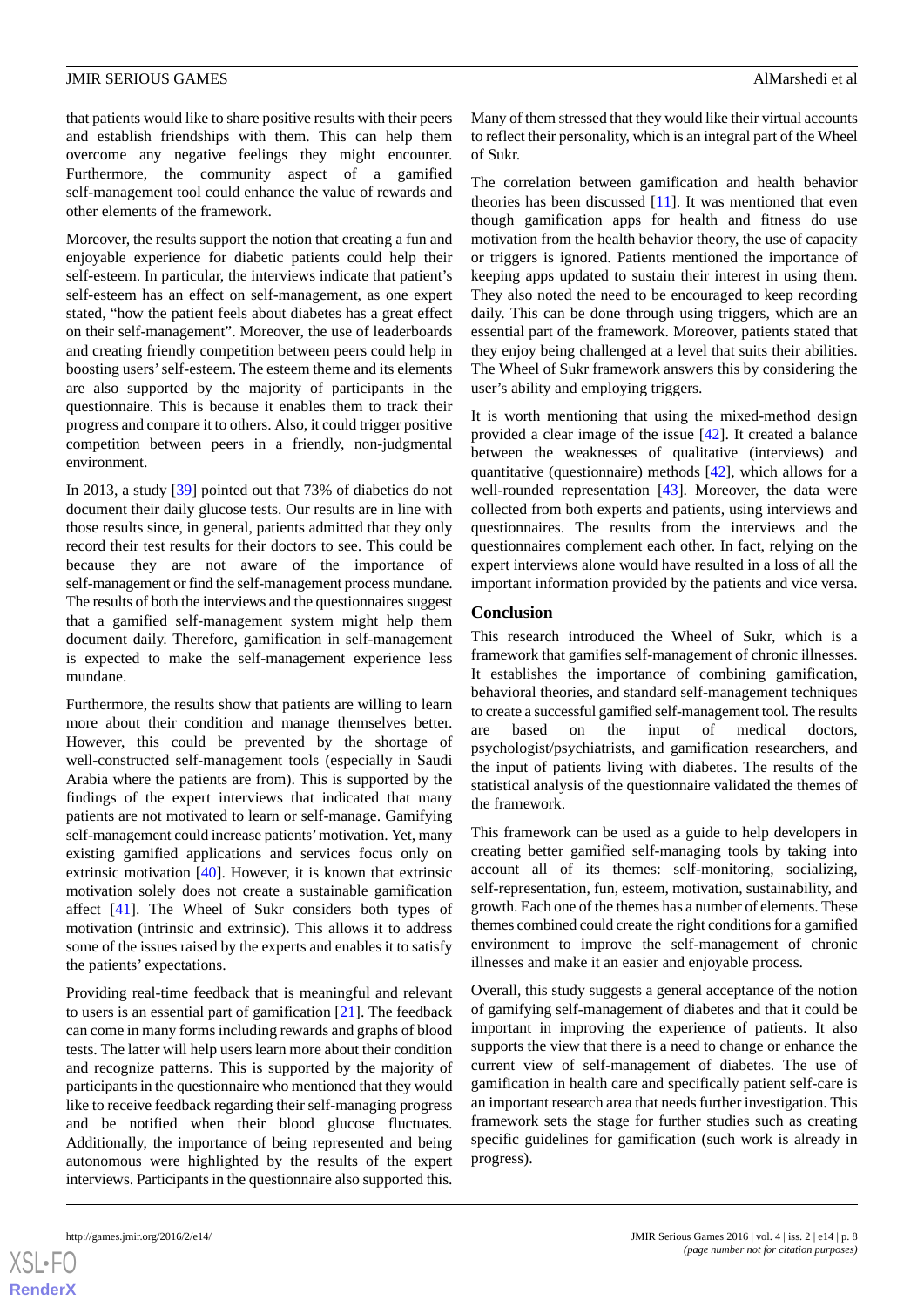# **Acknowledgments**

AA acknowledges the scholarship provided by the Saudi Government.

#### **Authors' Contributions**

AA authored the manuscript, conceived the idea of The Wheel of Sukr and designed it, designed the expert interviews and the patient questionnaire, conducted the interviews, collected, analyzed, and interpreted the data. GW and AR provided guidance, critical feedback, suggestions, supervision, and participated in editing the manuscript.

#### **Conflicts of Interest**

<span id="page-8-16"></span>None declared.

# **Multimedia Appendix 1**

Analysis of the questionnaire.

<span id="page-8-0"></span>[[PDF File \(Adobe PDF File\), 77KB-Multimedia Appendix 1](https://jmir.org/api/download?alt_name=games_v4i2e14_app1.pdf&filename=2fde3f713bf80ceb835dc436dd0f30e1.pdf)]

#### **References**

- <span id="page-8-1"></span>1. Eysenbach G. Medicine 2.0: social networking, collaboration, participation, apomediation, and openness. J Med Internet Res 2008;10(3):e22 [[FREE Full text\]](http://www.jmir.org/2008/3/e22/) [doi: [10.2196/jmir.1030](http://dx.doi.org/10.2196/jmir.1030)] [Medline: [18725354\]](http://www.ncbi.nlm.nih.gov/entrez/query.fcgi?cmd=Retrieve&db=PubMed&list_uids=18725354&dopt=Abstract)
- <span id="page-8-3"></span><span id="page-8-2"></span>2. Deterding S, Dixon D, Khaled R, Nacke L. From game design elements to gamefulness: defining gamification. In: Proceedings of the 15th International Academic MindTrek Conference: Envisioning Future Media Environments. New York, NY: ACM; 2011 Presented at: MindTrek '11; Sept. 28-30, 2011; Tampere, Finland p. 9-15. [doi: [10.1145/2181037.2181040](http://dx.doi.org/10.1145/2181037.2181040)]
- <span id="page-8-4"></span>3. Deterding S. Gamification. interactions 2012 Jul 01;19(4):14. [doi: [10.1145/2212877.2212883](http://dx.doi.org/10.1145/2212877.2212883)]
- <span id="page-8-5"></span>4. Schultz W. Behavioral theories and the neurophysiology of reward. Annu Rev Psychol 2006;57:87-115. [doi: [10.1146/annurev.psych.56.091103.070229](http://dx.doi.org/10.1146/annurev.psych.56.091103.070229)] [Medline: [16318590](http://www.ncbi.nlm.nih.gov/entrez/query.fcgi?cmd=Retrieve&db=PubMed&list_uids=16318590&dopt=Abstract)]
- <span id="page-8-6"></span>5. Werbach K, Hunter D. For the Win: How Game Thinking Can Revolutionize Your Business. Philadelphia, PA: Wharton Digital Press; Aug 30, 2012.
- 6. Krippendorff K. Intrinsic motivation and human-centred design. Theoretical Issues in Ergonomics Science 2004 Jan;5(1):43-72. [doi: [10.1080/1463922031000086717](http://dx.doi.org/10.1080/1463922031000086717)]
- 7. Cugelman B. Gamification: What It Is and Why It Matters to Digital Health Behavior Change Developers. JMIR Serious Games 2013 Dec;1:e3. [doi: [10.2196/games.3139](http://dx.doi.org/10.2196/games.3139)]
- <span id="page-8-7"></span>8. de Vette F, Tabak M, Dekker-van Weering M, Vollenbroek-Hutten M. Engaging Elderly People in Telemedicine Through Gamification. JMIR Serious Games 2015;3(2):e9 [[FREE Full text](http://games.jmir.org/2015/2/e9/)] [doi: [10.2196/games.4561](http://dx.doi.org/10.2196/games.4561)] [Medline: [26685287](http://www.ncbi.nlm.nih.gov/entrez/query.fcgi?cmd=Retrieve&db=PubMed&list_uids=26685287&dopt=Abstract)]
- <span id="page-8-8"></span>9. Anderson J, Rainie L. Gamification and the Internet: Experts Expect Game Layers to Expand in the Future, with Positive and Negative Results. Games Health J 2012 Aug;1(4):299-302. [doi: [10.1089/g4h.2012.0027\]](http://dx.doi.org/10.1089/g4h.2012.0027) [Medline: [26191633](http://www.ncbi.nlm.nih.gov/entrez/query.fcgi?cmd=Retrieve&db=PubMed&list_uids=26191633&dopt=Abstract)]
- <span id="page-8-9"></span>10. Allam A, Kostova Z, Nakamoto K, Schulz P. The effect of social support features and gamification on a Web-based intervention for rheumatoid arthritis patients: randomized controlled trial. J Med Internet Res 2015;17(1):e14 [\[FREE Full](http://www.jmir.org/2015/1/e14/) [text](http://www.jmir.org/2015/1/e14/)] [doi: [10.2196/jmir.3510](http://dx.doi.org/10.2196/jmir.3510)] [Medline: [25574939](http://www.ncbi.nlm.nih.gov/entrez/query.fcgi?cmd=Retrieve&db=PubMed&list_uids=25574939&dopt=Abstract)]
- <span id="page-8-10"></span>11. Lister C, West J, Cannon B, Sax T, Brodegard D. Just a fad? Gamification in health and fitness apps. JMIR Serious Games 2014;2(2):e9 [\[FREE Full text](http://games.jmir.org/2014/2/e9/)] [doi: [10.2196/games.3413\]](http://dx.doi.org/10.2196/games.3413) [Medline: [25654660\]](http://www.ncbi.nlm.nih.gov/entrez/query.fcgi?cmd=Retrieve&db=PubMed&list_uids=25654660&dopt=Abstract)
- <span id="page-8-12"></span><span id="page-8-11"></span>12. King D, Greaves F, Exeter C, Darzi A. 'Gamification': influencing health behaviours with games. J R Soc Med 2013 Mar;106(3):76-78 [[FREE Full text\]](http://europepmc.org/abstract/MED/23481424) [doi: [10.1177/0141076813480996\]](http://dx.doi.org/10.1177/0141076813480996) [Medline: [23481424](http://www.ncbi.nlm.nih.gov/entrez/query.fcgi?cmd=Retrieve&db=PubMed&list_uids=23481424&dopt=Abstract)]
- <span id="page-8-13"></span>13. Roepke A, Jaffee S, Riffle O, McGonigal J, Broome R, Maxwell B. Randomized Controlled Trial of SuperBetter, a Smartphone-Based/Internet-Based Self-Help Tool to Reduce Depressive Symptoms. Games Health J 2015 Jun;4(3):235-246. [doi: [10.1089/g4h.2014.0046](http://dx.doi.org/10.1089/g4h.2014.0046)] [Medline: [26182069\]](http://www.ncbi.nlm.nih.gov/entrez/query.fcgi?cmd=Retrieve&db=PubMed&list_uids=26182069&dopt=Abstract)
- <span id="page-8-14"></span>14. MySugr. URL: [https://mysugr.com/?attachment\\_id=1834](https://mysugr.com/?attachment_id=1834) [accessed 2016-07-24] [[WebCite Cache ID 6jFVxAxcl](http://www.webcitation.org/

                                            6jFVxAxcl)]
- 15. Cafazzo J, Casselman M, Hamming N, Katzman D, Palmert M. Design of an mHealth app for the self-management of adolescent type 1 diabetes: a pilot study. J Med Internet Res 2012;14(3):e70 [\[FREE Full text](http://www.jmir.org/2012/3/e70/)] [doi: [10.2196/jmir.2058\]](http://dx.doi.org/10.2196/jmir.2058) [Medline: [22564332](http://www.ncbi.nlm.nih.gov/entrez/query.fcgi?cmd=Retrieve&db=PubMed&list_uids=22564332&dopt=Abstract)]
- <span id="page-8-15"></span>16. Engelgau M, Narayan KM, Saaddine JB, Vinicor F. Addressing the burden of diabetes in the 21st century: better care and primary prevention. J Am Soc Nephrol 2003 Jul;14(7 Suppl 2):S88-S91 [[FREE Full text](http://jasn.asnjournals.org/cgi/pmidlookup?view=long&pmid=12819309)] [Medline: [12819309\]](http://www.ncbi.nlm.nih.gov/entrez/query.fcgi?cmd=Retrieve&db=PubMed&list_uids=12819309&dopt=Abstract)
- 17. Diabetes Control Complications Trial Research Group (DCCT). The effect of intensive treatment of diabetes on the development and progression of long-term complications in insulin-dependent diabetes mellitus. N Engl J Med 1993;329(14):977-986. [doi: [10.1056/NEJM199309303291401\]](http://dx.doi.org/10.1056/NEJM199309303291401)
- 18. Årsand E, Frøisland DH, Skrøvseth SO, Chomutare T, Tatara N, Hartvigsen G, et al. Mobile health applications to assist patients with diabetes: lessons learned and design implications. J Diabetes Sci Technol 2012 Sep;6(5):1197-1206. [Medline: [23063047](http://www.ncbi.nlm.nih.gov/entrez/query.fcgi?cmd=Retrieve&db=PubMed&list_uids=23063047&dopt=Abstract)]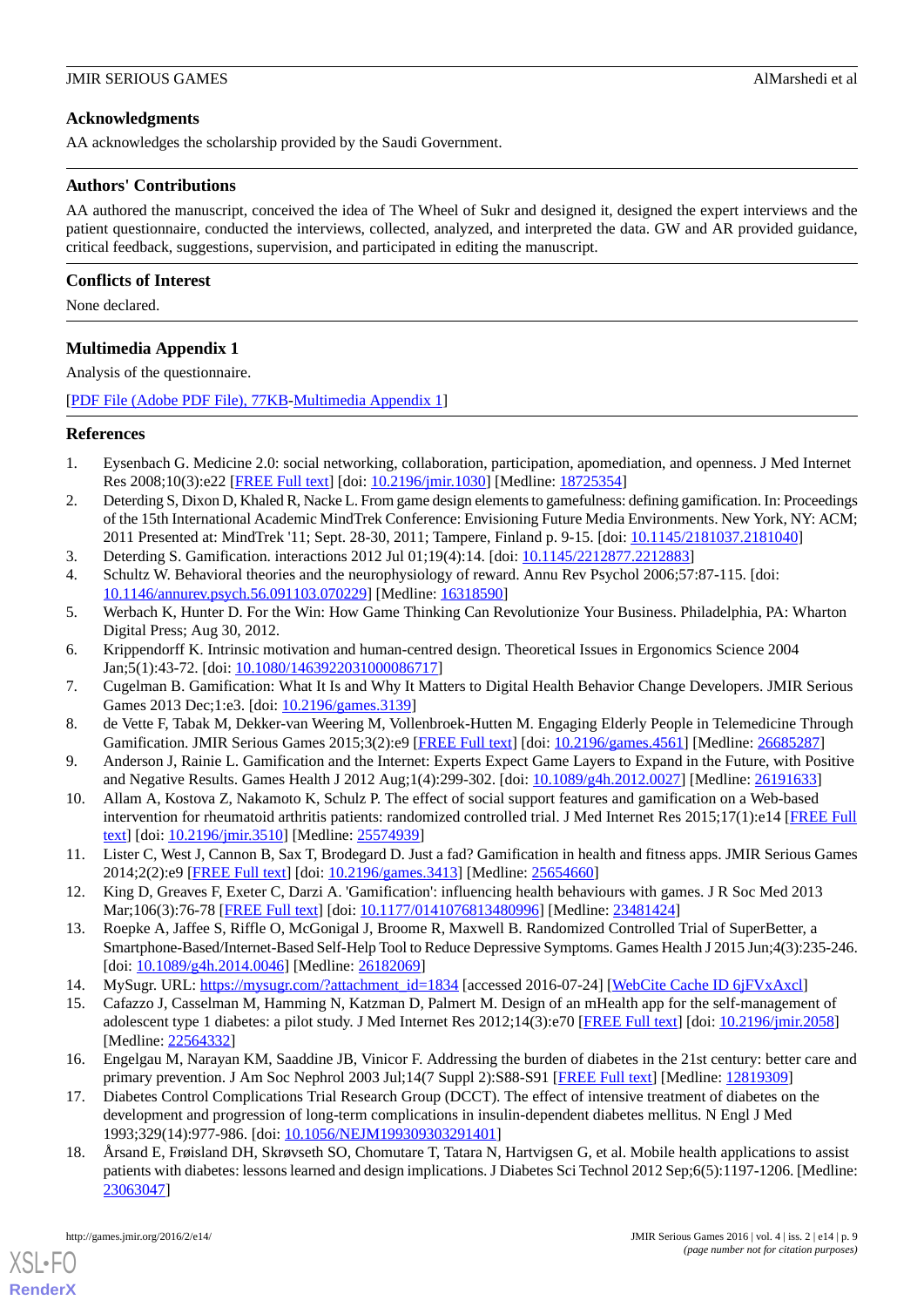#### JMIR SERIOUS GAMES Almarshedi et al. Almarshedi et al. Almarshedi et al.

- <span id="page-9-0"></span>19. McCallum S. Gamification and serious games for personalized health. Stud Health Technol Inform 2012;177:85-96. [Medline: [22942036](http://www.ncbi.nlm.nih.gov/entrez/query.fcgi?cmd=Retrieve&db=PubMed&list_uids=22942036&dopt=Abstract)]
- <span id="page-9-2"></span><span id="page-9-1"></span>20. Biesdorf S, Niedermann F. Healthcare's digital future. 2014. URL: [http://www.mckinsey.com/industries/](http://www.mckinsey.com/industries/healthcare-systems-and-services/our-insights/healthcares-digital-future) [healthcare-systems-and-services/our-insights/healthcares-digital-future](http://www.mckinsey.com/industries/healthcare-systems-and-services/our-insights/healthcares-digital-future) [accessed 2016-08-30] [\[WebCite Cache ID 6k9aa65rw\]](http://www.webcitation.org/

                                            6k9aa65rw)
- 21. AlMarshedi A, Wills G, Ranchhod A. The Wheel of Sukr: A Framework for Gamifying Diabetes Self-Management in Saudi Arabia. In: Procedia Computer Science. 2015 Presented at: The 5th International Conference on Current and Future Trends of Information and Communication Technologies in Healthcare (ICTH-2015); Sept. 27-30, 2015; Berlin, Germany p. 475-480. [doi: [10.1016/j.procs.2015.08.370\]](http://dx.doi.org/10.1016/j.procs.2015.08.370)
- <span id="page-9-4"></span><span id="page-9-3"></span>22. Nodhturft V, Schneider J, Hebert P, Bradham DD, Bryant M, Phillips M, et al. Chronic disease self-management: improving health outcomes. Nurs Clin North Am 2000 Jun;35(2):507-518. [Medline: [10873263\]](http://www.ncbi.nlm.nih.gov/entrez/query.fcgi?cmd=Retrieve&db=PubMed&list_uids=10873263&dopt=Abstract)
- <span id="page-9-5"></span>23. Bodenheimer T, Lorig K, Holman H, Grumbach K. Patient self-management of chronic disease in primary care. JAMA 2002 Nov 20;288(19):2469-2475. [Medline: [12435261](http://www.ncbi.nlm.nih.gov/entrez/query.fcgi?cmd=Retrieve&db=PubMed&list_uids=12435261&dopt=Abstract)]
- <span id="page-9-6"></span>24. van der Ven N. Psychosocial Group Interventions in Diabetes Care. Diabetes Spectrum 2003 Apr 01;16(2):88-95. [doi: [10.2337/diaspect.16.2.88](http://dx.doi.org/10.2337/diaspect.16.2.88)]
- <span id="page-9-7"></span>25. Zrebiec J. Internet Communities: Do They Improve Coping With Diabetes? The Diabetes Educator 2005;31(6):825-836. [doi: [10.1177/0145721705282162](http://dx.doi.org/10.1177/0145721705282162)]
- <span id="page-9-9"></span><span id="page-9-8"></span>26. Reeves B. In: Read J, editor. Total Engagement: Using Games and Virtual Worlds to Change the Way People Work and Businesses Compete. Boston, NY: Harvard Business Review Press; 2009.
- <span id="page-9-10"></span>27. Pink D. Drive: The Surprising Truth About What Motivates Us. London: Canongate Books Ltd; 2010.
- 28. Antin J, Churchill E. Badges in Social Media: A Social Psychological Perspective. In: CHI 2011 Gamification Workshop Proceedings. 2011 Presented at: CHI 2011; May 7-12, 2011; Vancouver, BC.
- <span id="page-9-12"></span><span id="page-9-11"></span>29. Deterding S, Sicart M, Lennart N, Kenton O, Dixon D. Gamification: Using game-design elements in non-gaming contexts. In: Proceedings of the 2011 Annual Conference Extended Abstracts on Human Factors in Computing Systems - CHI. 2011 Presented at: The ACM CHI Conference on Human Factors in Computing Systems; May 7-12, 2011; Vancouver, Canada. [doi: [10.1145/1979742.1979575\]](http://dx.doi.org/10.1145/1979742.1979575)
- <span id="page-9-13"></span>30. Maslow A. A theory of human motivation. Psychological Review 1943;50(4):370-396. [doi: [10.1037/h0054346\]](http://dx.doi.org/10.1037/h0054346)
- <span id="page-9-15"></span><span id="page-9-14"></span>31. Ryan RM, Deci E. Intrinsic and Extrinsic Motivations: Classic Definitions and New Directions. Contemp Educ Psychol 2000 Jan;25(1):54-67. [doi: [10.1006/ceps.1999.1020](http://dx.doi.org/10.1006/ceps.1999.1020)] [Medline: [10620381](http://www.ncbi.nlm.nih.gov/entrez/query.fcgi?cmd=Retrieve&db=PubMed&list_uids=10620381&dopt=Abstract)]
- <span id="page-9-16"></span>32. Csikszentmihalyi M. Finding flow: the psychology of engagement with everyday life. New York, NY: BasicBooks; 1997.
- <span id="page-9-17"></span>33. Fogg BJ. Behavior Change. Tiny Habits URL:<http://tinyhabits.com/> [accessed 2016-07-24] [[WebCite Cache ID 6jFWSL8B2](http://www.webcitation.org/

                                            6jFWSL8B2)]
- 34. International Diabetes Federation. IDF Diabetes Atlas, 7th ed. Brussels, Belgium: International Diabetes Federation; 2015.
- <span id="page-9-19"></span><span id="page-9-18"></span>35. International Diabetes Federation- Saudi Arabia. 2015. URL:<http://www.idf.org/membership/mena/saudi-arabia> [accessed 2016-07-25] [\[WebCite Cache ID 6jFWYGoUf\]](http://www.webcitation.org/

                                            6jFWYGoUf)
- <span id="page-9-20"></span>36. Bland JM, Altman D. Multiple significance tests: the Bonferroni method. BMJ 1995 Jan 21;310(6973):170. [doi: [10.1136/bmj.310.6973.170\]](http://dx.doi.org/10.1136/bmj.310.6973.170)
- <span id="page-9-21"></span>37. Cohen J. Statistical power analysis for the behavioral sciences. Hillsdale, NJ: L. Erlbaum Associates; 1988.
- 38. Egede L, Zheng D, Simpson K. Comorbid depression is associated with increased health care use and expenditures in individuals with diabetes. Diabetes Care 2002 Mar; 25(3): 464-470. [Medline: [11874931\]](http://www.ncbi.nlm.nih.gov/entrez/query.fcgi?cmd=Retrieve&db=PubMed&list_uids=11874931&dopt=Abstract)
- <span id="page-9-22"></span>39. Rose KJ, Koenig M, Wiesbauer F. Evaluating success for behavioral change in diabetes via mHealth and gamification: MySugr's keys to retention and patient engagement. Diabetes Technology & Therapeutics 2013 Feb;15:A114.
- <span id="page-9-24"></span><span id="page-9-23"></span>40. Seaborn K, Fels D. Gamification in theory and action: A survey. International Journal of Human-Computer Studies 2015 Feb;74:14-31. [doi: [10.1016/j.ijhcs.2014.09.006\]](http://dx.doi.org/10.1016/j.ijhcs.2014.09.006)
- 41. AlMarshedi A, Wanick V, Wills G, Ranchhod A. SGI: A Framework for Increasing the Sustainability of Gamification Impact. International Journal for Infonomics 2015;8(1):1044-1051. [doi: [10.20533/iji.1742.4712.2015.0123\]](http://dx.doi.org/10.20533/iji.1742.4712.2015.0123)
- 42. Jick TD. Mixing Qualitative and Quantitative Methods: Triangulation in Action. Administrative Science Quarterly 1979 Dec; 24(4): 602. [doi: [10.2307/2392366\]](http://dx.doi.org/10.2307/2392366)
- 43. Thurmond V. The point of triangulation. J Nurs Scholarsh 2001;33(3):253-258. [Medline: [11552552\]](http://www.ncbi.nlm.nih.gov/entrez/query.fcgi?cmd=Retrieve&db=PubMed&list_uids=11552552&dopt=Abstract)

*Edited by G Eysenbach; submitted 05.05.16; peer-reviewed by F Oprescu, YY Chao; comments to author 26.05.16; revised version received 25.07.16; accepted 12.08.16; published 09.09.16*

*Please cite as:*

*AlMarshedi A, Wills G, Ranchhod A Gamifying Self-Management of Chronic Illnesses: A Mixed-Methods Study JMIR Serious Games 2016;4(2):e14 URL: <http://games.jmir.org/2016/2/e14/> doi: [10.2196/games.5943](http://dx.doi.org/10.2196/games.5943) PMID: [27612632](http://www.ncbi.nlm.nih.gov/entrez/query.fcgi?cmd=Retrieve&db=PubMed&list_uids=27612632&dopt=Abstract)*